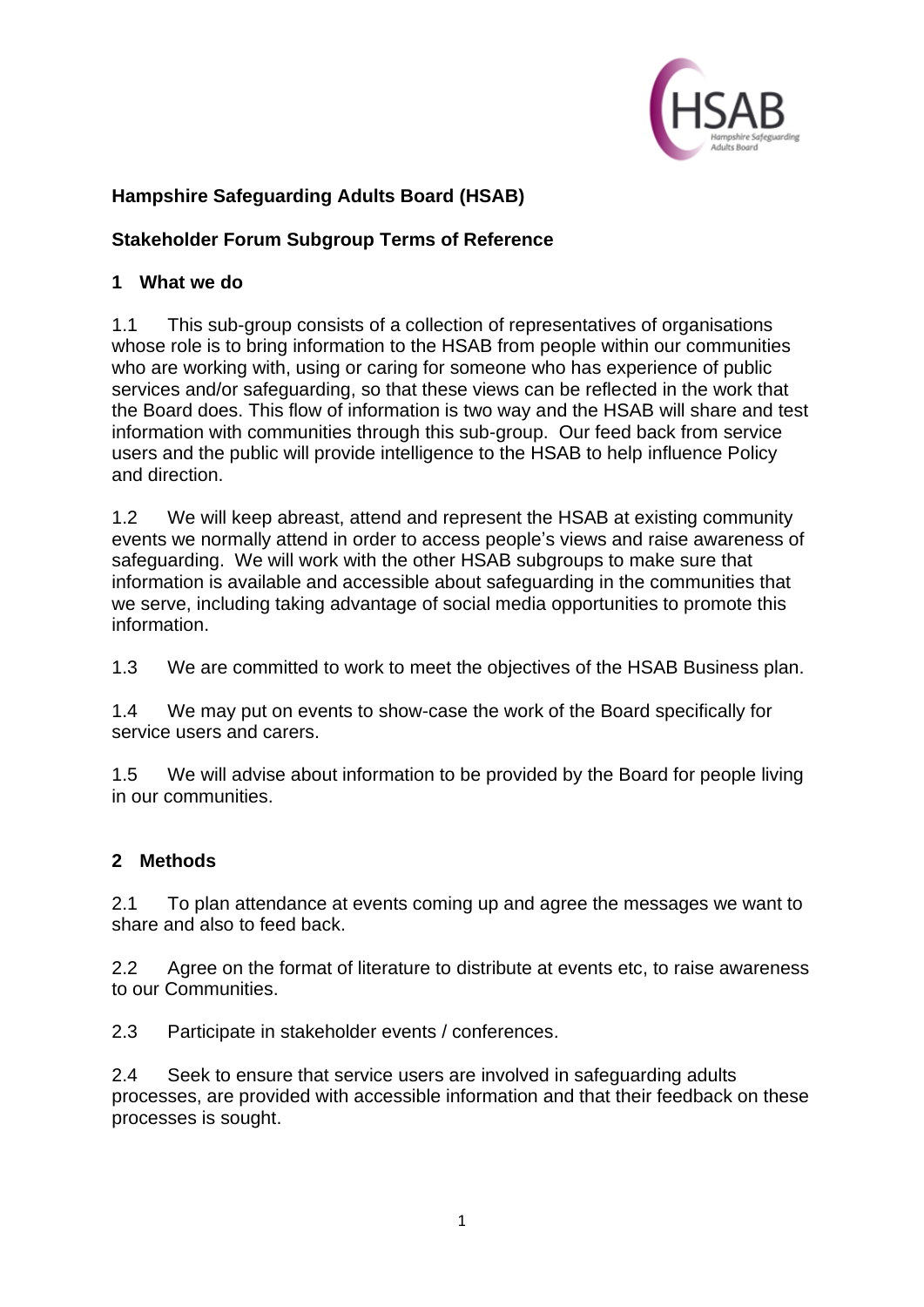

# **3 Membership (Indicative, not mandatory)**

| <b>Name</b>              | Organisation                                      |
|--------------------------|---------------------------------------------------|
| Kerry Hearsay (Chair)    | The Princess Royal Trust for Carers in Hampshire  |
| Chris Dixon (Vice Chair) | <b>Enham Trust</b>                                |
| Jo Hillier               | <b>Citizens Advice Hampshire</b>                  |
| Nila Murday              | Hampshire County Council - Adults Health and Care |
| Laura Mouzouris-Lodge    | <b>Andover Mind</b>                               |
| Pam Oddy                 | <b>Choices Advocacy</b>                           |
| <b>Kate Knowlton</b>     | <b>Healthwatch Hampshire</b>                      |
| <b>Theresa Carter</b>    | Age Concern                                       |
| <b>Helen Callen</b>      | Age Concern (for minutes only)                    |
| Michele Ennis            | Integrated Care System, Hants, Soton & IOW CCG    |
| Sophie Norsworthy        | Integrated Care System, Hants, Soton & IOW CCG    |
| <b>Beth Ford</b>         | Southern Health                                   |
| <b>Hayley Malcolm</b>    | <b>One Community</b>                              |
| lain Speed               | PEP/All Inclusive CIC (Service User Rep)          |
| David Elvy               | Hampshire Safeguarding Adults Board               |
| <b>Adrian Ridley</b>     | Hampshire Safeguarding Adults Board               |

3.1 HSAB member agencies should ensure that Stakeholder Subgroup members are able to contribute and deliver the work of the strategic objectives and Business Plan on behalf of the Board.

## **4 Meetings**

4.1 The Subgroup will meet no less than bimonthly to ensure that information is passed from the Subgroup to the Board. We will provide feedback in person or via email to the Subgroup Chair and through the HSAB inbox before each meeting as required.

4.2 Service users and carers attending the meetings can claim for their expenses and time as per the Hampshire County Council **"**Adult Services Policy and Procedure: Co-Production Allowances: Fees and Expenses".

4.3 The meeting will be quorate if there is the Chair or Vice Chair and six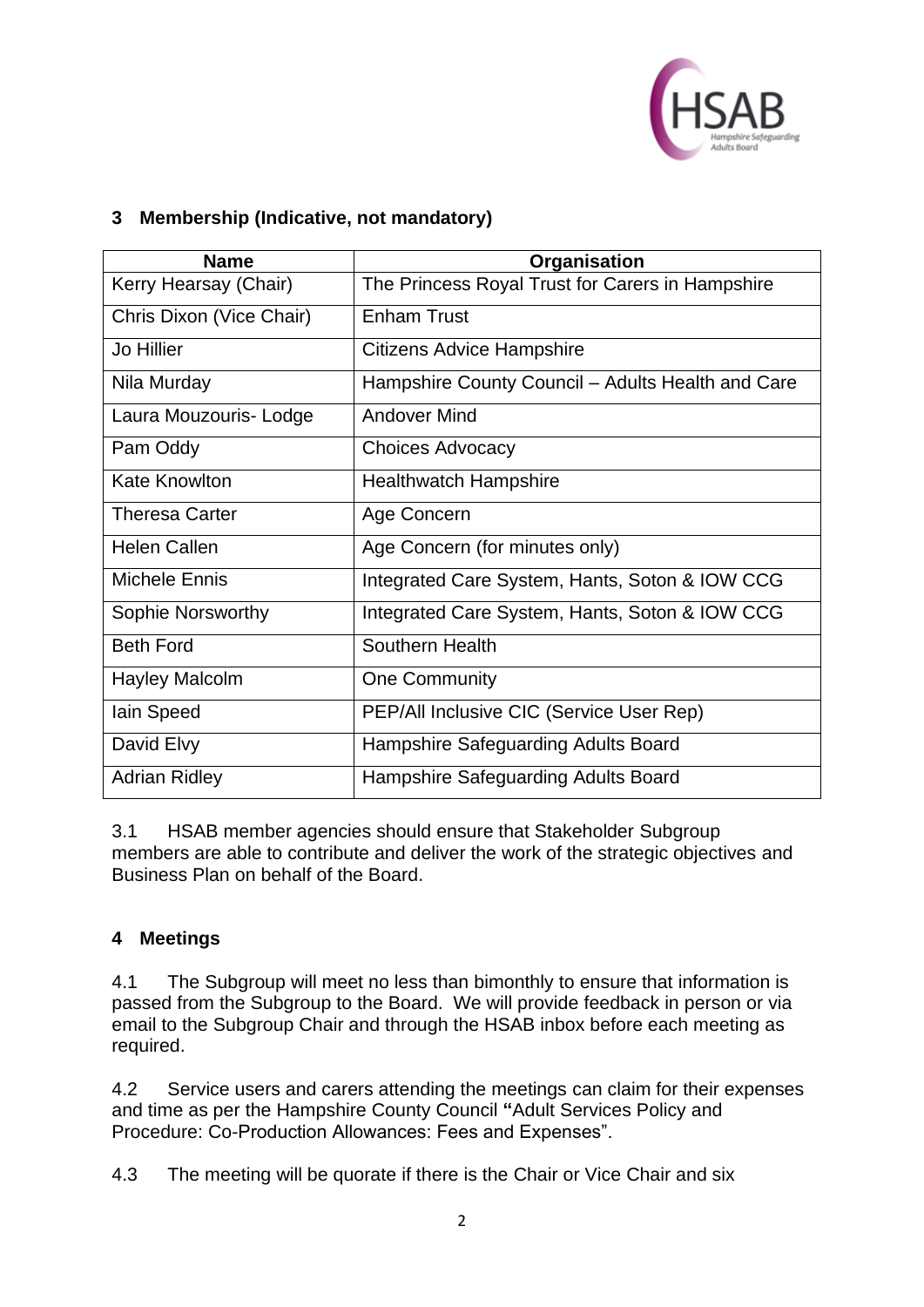

members, including representation from Hampshire County Council to ensure that the information is communicated to the Board.

4.4 Minutes will be taken at all meetings. Minutes will be made available to all Stakeholder Members.

## **5 As members we agree to:**

5.1 Take and disseminate information from the HSAB to the community events we attend.

5.2 Find new ways of communicating with all groups within the community.

5.3 Bring back to the Subgroup the things that we learn during our community events from service users and the general public so that this can be shared with the Board.

5.4 Members will provide e-mail feedback on any agreed actions where a member is unable to attend a meeting.

5.5 Members will attend conferences and stakeholder days as appropriate.

5.6 Be aware when people might need some extra help to deal with abuse and know what to advise, what to do and how to report this.

## **6 Role of Chair**

6.1 The Chair will lead and coordinate meetings of the Subgroup.

6.2 The Chair will keep up to date with engagement possibilities.

6.3 The Chair will provide reports to the HSAB and feedback on outcomes as appropriate.

## **7 Accountability and Governance**

7.1 The Subgroup is accountable to HSAB.

7.2 Subgroup is responsible for developing a work programme based on the HSAB Business plan. This should be approved by HSAB. Progress against the work programme should be monitored by the Subgroup, with exception reporting to HSAB as necessary. The work programme will be reviewed at each meeting to ensure progress is being made. It is acknowledged that the Subgroup may be required to undertake activities outside the work programme at the request of HSAB.